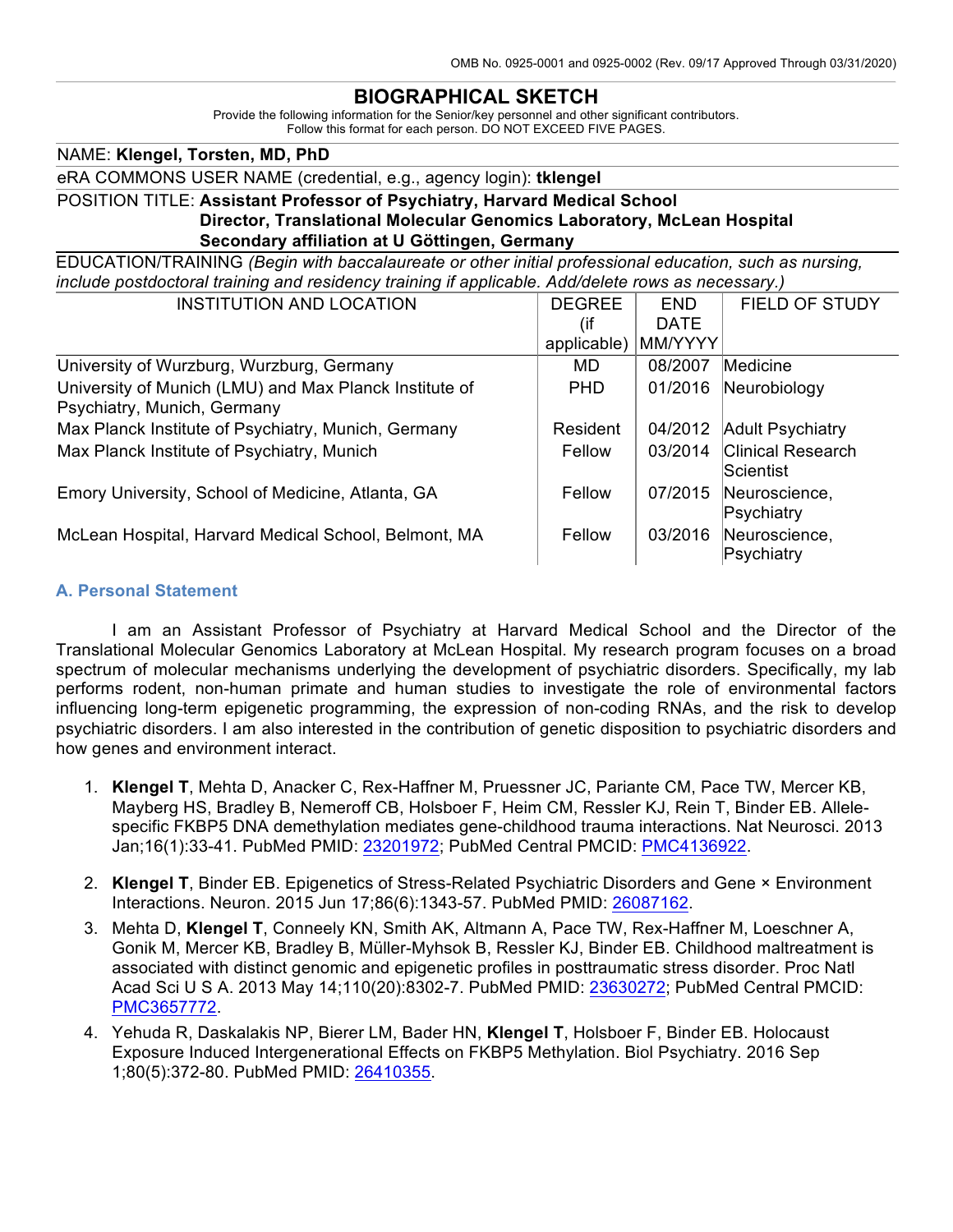## **B. Positions and Honors**

#### **Positions and Employment**

- 2007 2012 Residency in Adult Psychiatry, Max Planck Institute of Psychiatry, Munich
- 2012 2014 Clinical Research Scientist, Max Planck Institute of Psychiatry, Munich
- 2014 2015 Research Fellow, Emory University, Atlanta, GA
- 2015 2016 Research Fellow, McLean Hospital, Harvard Medical School, Belmont, MA
- 2016 2018 Instructor, McLean Hospital, Harvard Medical School, Belmont, MA
- 2018- Assistant Professor of Psychiatry, McLean Hospital, Harvard Medical School, Belmont, MA with secondary affiliation at U Göttingen, Germany

## **Other Experience and Professional Memberships**

- 2014 Member, Society for Neuroscience
- 2017 Member, Society of Biological Psychiatry
- 2017 Member, American Society of Human Genetics

## **Honors**

| 2002 | Scholarship, German National Academic Foundation |
|------|--------------------------------------------------|
|------|--------------------------------------------------|

- 2006 DAAD Travel Scholarship Japan , German Academic Exchange Service
- 2007 Scholarship, Max Planck Society
- 2008 Dissertation Award (MD), Dr. Josef Schneider-Theresia-Stiftung
- 2010 Travel Award, Workshop on Neuropsychopharmacology, European College of Neuropsychopharmacology (ECNP)
- 2012 Scholarship, German Society of Neurology (Felgenhauer Stiftung)
- 2013 Travel Grant Herrenhausen Conference "Mental Health Throughout Life", Volkswagen Foundation
- 2013 Career Development Travel Award, Anxiety and Depression Association of America
- 2013 International Travel Fellowship Award, Socienty of Biological Psychiatry
- 2013 Sponsorship Award, German Society of Psychotraumatology (DeGPT)
- 2013 Research Prize, European Psychiatric Association (EPA)
- 2013 Travel Award, GlaxoSmithKline Foundation
- 2013 NARSAD Young Investigator, Brain & Behavior Research Foundation
- 2014 Travel Award, GlaxoSmithKline Foundation
- 2014 EMBO Long-Term Fellowship , EMBO
- 2014 ADAA/ACNP Travel Award, American College of Neuropsychopharmacology
- 2015 Travel Award, Wisconsin Symposium on Emotion

# **C. Contribution to Science**

- 1. I began my research career while earning my medical degree. I pursued an undergraduate research thesis in microbiology/infectious diseases with Fritz A. Muhlschlegel, MD at the University of Kent, Canterbury, UK. The focus was on environmental sensing in the human fungal pathogen Candida albicans. Here, I obtained a profound knowledge of molecular microbiology and biochemistry and helped investigate the molecular mechanism by which Candida senses carbon dioxide using a soluble adenylyl cyclase. Dissecting the molecular mechanism of carbon dioxide sensing, we showed how this pivotal environmental signal influences the morphological switch of Candida from yeast to hyphal growth, which is regarded as one of the major virulence factors. My work resulted in a highly cited first author article in Current Biology and a co-author publication in Eukaryotic Cell.
	- 1. **Klengel T**, Liang WJ, Chaloupka J, Ruoff C, Schröppel K, Naglik JR, Eckert SE, Mogensen EG, Haynes K, Tuite MF, Levin LR, Buck J, Mühlschlegel FA. Fungal adenylyl cyclase integrates CO2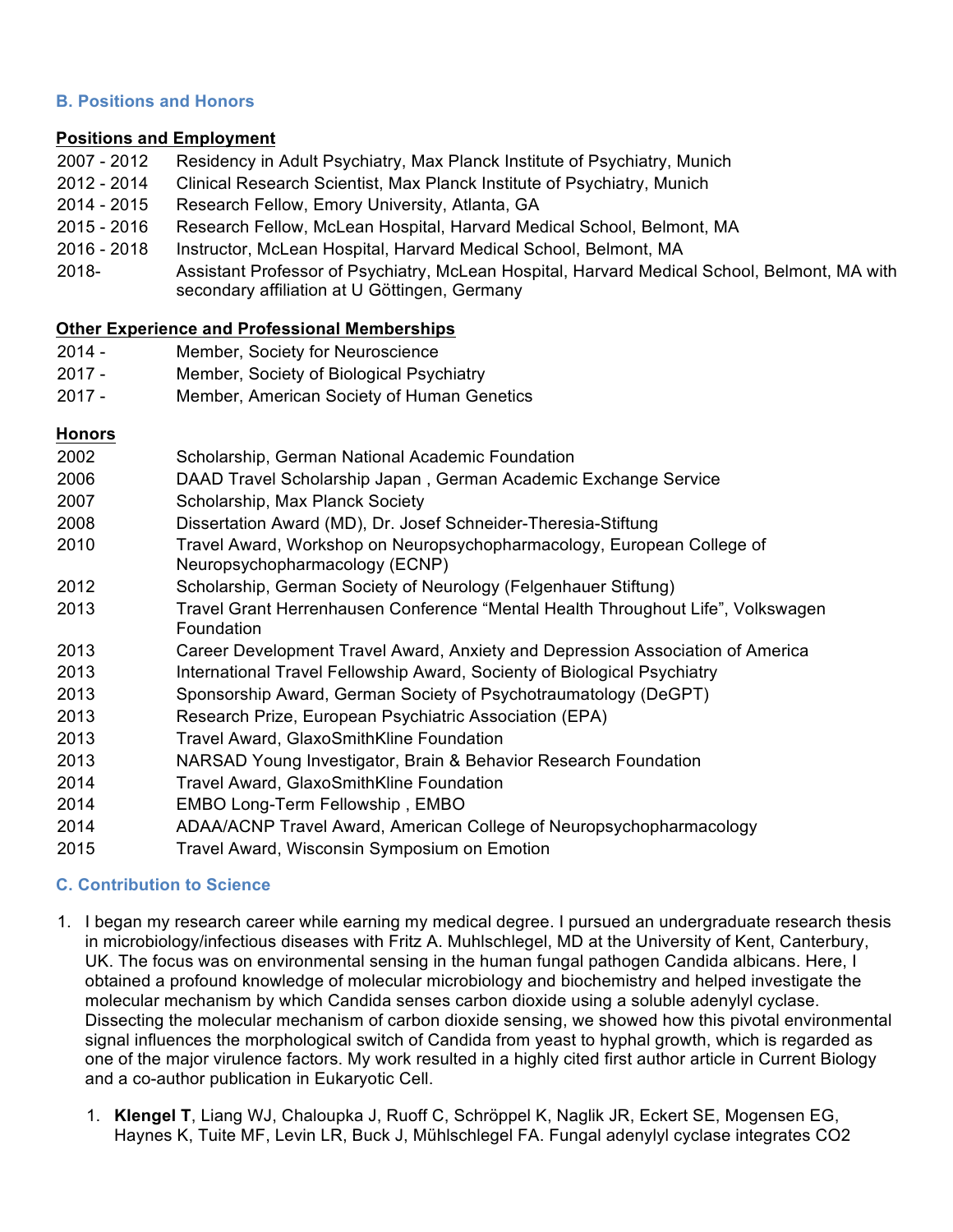sensing with cAMP signaling and virulence. Curr Biol. 2005 Nov 22;15(22):2021-6. PubMed PMID: 16303561; PubMed Central PMCID: PMC3646525.

- 2. Mogensen EG, Janbon G, Chaloupka J, Steegborn C, Fu MS, Moyrand F, **Klengel T**, Pearson DS, Geeves MA, Buck J, Levin LR, Mühlschlegel FA. Cryptococcus neoformans senses CO2 through the carbonic anhydrase Can2 and the adenylyl cyclase Cac1. Eukaryot Cell. 2006 Jan;5(1):103-11. PubMed PMID: 16400172; PubMed Central PMCID: PMC1360268.
- 2. I extended my clinical research knowledge and skills during my residency in Adult Psychiatry at the Max Planck Institute of Psychiatry, Munich, Germany. Here I focused on learning and applying my clinical skills with a strong emphasis on stress- and fear-related disorders. I contributed to several clinical genetic studies by actively recruiting patients, collecting biospecimens and analyzing data. I published my work in Acta Psychiatrica Scandinavica and co-authored publications in Neuropsychopharmacology, Genes, Brain and Behavior and others.
	- 1. **Klengel T**, Heck A, Pfister H, Brückl T, Hennings JM, Menke A, Czamara D, Müller-Myhsok B, Ising M. Somatization in major depression--clinical features and genetic associations. Acta Psychiatr Scand. 2011 Oct;124(4):317-28. PubMed PMID: 21838737.
	- 2. Menke A, Domschke K, Czamara D, **Klengel T**, Hennings J, Lucae S, Baune BT, Arolt V, Müller-Myhsok B, Holsboer F, Binder EB. Genome-wide association study of antidepressant treatmentemergent suicidal ideation. Neuropsychopharmacology. 2012 Feb;37(3):797-807. PubMed PMID: 22030708; PubMed Central PMCID: PMC3260972.
	- 3. Hennings JM, Kohli MA, Czamara D, Giese M, Eckert A, Wolf C, Heck A, Domschke K, Arolt V, Baune BT, Horstmann S, Brückl T, **Klengel T**, Menke A, Müller-Myhsok B, Ising M, Uhr M, Lucae S. Possible associations of NTRK2 polymorphisms with antidepressant treatment outcome: findings from an extended tag SNP approach. PLoS One. 2013;8(6):e64947. PubMed PMID: 23750220; PubMed Central PMCID: PMC3672143.
	- 4. Menke A, **Klengel T**, Rubel J, Brückl T, Pfister H, Lucae S, Uhr M, Holsboer F, Binder EB. Genetic variation in FKBP5 associated with the extent of stress hormone dysregulation in major depression. Genes Brain Behav. 2013 Apr;12(3):289-96. PubMed PMID: 23406438.
- 3. During my residency, I developed a strong interest in the basic molecular genetics of psychiatric disorders. Hence, I discontinued my clinical career and joined the lab of Elisabeth B. Binder MD, PhD at the Max Planck Institute of Psychiatry, Munich, Germany to pursue research on the epigenetic and genetic mechanisms of trauma related disorders. I was able to show that a functional polymorphism in the gene FKBP5, an important regulator of the stress hormone system, is a key regulator of the epigenetic consequence of childhood trauma. We were able to demonstrate, for the first time, an epigenetic mechanism behind a gene-by-environment interaction by an allele-dependent demethylation. We published our work in Nature Neuroscience, which was covered by the national and international media and has been cited in close to 700 publications so far. In addition, I collaborated with several researchers within the group, as well as international partners, on genetic and epigenetic projects regarding trauma related psychiatric disorders leading to co-author publications in PNAS, Neuropsychopharmacology, Journal of Clinical Investigation, Biological Psychiatry, Molecular Psychiatry and others.
	- 1. Mehta D, Gonik M, **Klengel T**, Rex-Haffner M, Menke A, Rubel J, Mercer KB, Pütz B, Bradley B, Holsboer F, Ressler KJ, Müller-Myhsok B, Binder EB. Using polymorphisms in FKBP5 to define biologically distinct subtypes of posttraumatic stress disorder: evidence from endocrine and gene expression studies. Arch Gen Psychiatry. 2011 Sep;68(9):901-10. PubMed PMID: 21536970; PubMed Central PMCID: PMC3686481.
	- 2. **Klengel T**, Mehta D, Anacker C, Rex-Haffner M, Pruessner JC, Pariante CM, Pace TW, Mercer KB, Mayberg HS, Bradley B, Nemeroff CB, Holsboer F, Heim CM, Ressler KJ, Rein T, Binder EB. Allelespecific FKBP5 DNA demethylation mediates gene-childhood trauma interactions. Nat Neurosci. 2013 Jan;16(1):33-41. PubMed PMID: 23201972; PubMed Central PMCID: PMC4136922.
	- 3. Mehta D, **Klengel T**, Conneely KN, Smith AK, Altmann A, Pace TW, Rex-Haffner M, Loeschner A, Gonik M, Mercer KB, Bradley B, Müller-Myhsok B, Ressler KJ, Binder EB. Childhood maltreatment is associated with distinct genomic and epigenetic profiles in posttraumatic stress disorder. Proc Natl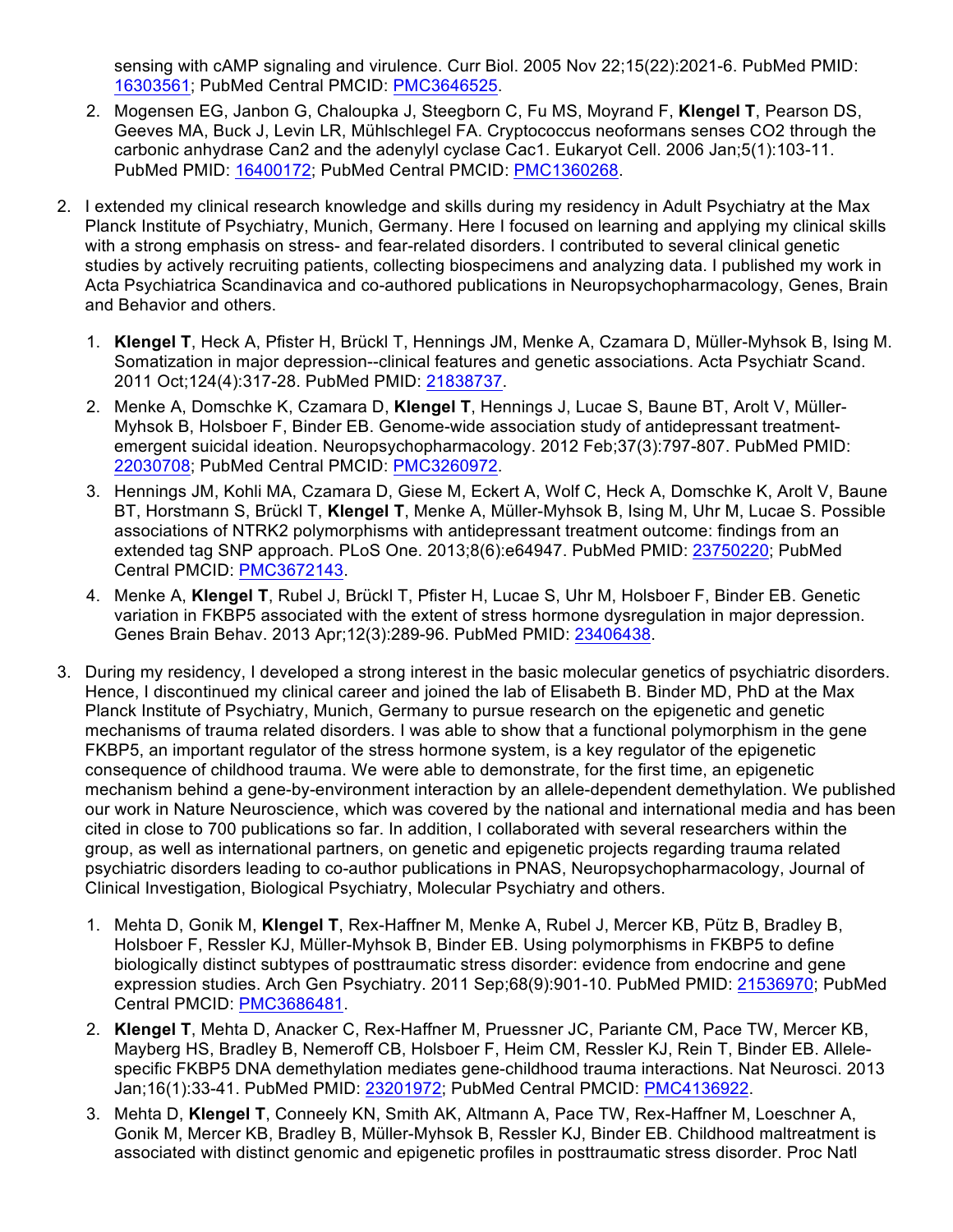Acad Sci U S A. 2013 May 14;110(20):8302-7. PubMed PMID: 23630272; PubMed Central PMCID: PMC3657772.

- 4. Blair LJ, Nordhues BA, Hill SE, Scaglione KM, O'Leary JC 3rd, Fontaine SN, Breydo L, Zhang B, Li P, Wang L, Cotman C, Paulson HL, Muschol M, Uversky VN, **Klengel T**, Binder EB, Kayed R, Golde TE, Berchtold N, Dickey CA. Accelerated neurodegeneration through chaperone-mediated oligomerization of tau. J Clin Invest. 2013 Oct;123(10):4158-69. PubMed PMID: 23999428; PubMed Central PMCID: PMC3784538.
- **D. Additional Information: Research Support and/or Scholastic Performance**

**Complete List of Published Work in MyBibliography:** 

https://www.ncbi.nlm.nih.gov/sites/myncbi/torsten.klengel.1/bibliography/40890177/public/?sort=date&direction =descending

# **Ongoing Research Support**

1R21HD097524-01A1 Ethun, Sanchez, Klengel (PI) 04/01/19-03/31/21

Effects of Stress and Obesity on Longitudinal Epigenetic Programming" *Goal of this project:* To examine the dynamic change of epigenetic profiles in response to social stress and diet in non-human primates.

Role: PI

1R21MH117609-01A1 Klengel, Berretta, Guffanti (PI) 12/01/18-11/31/20

A role for circRNAs in Schizophrenia

Goal of this project: To detect circular RNAs in post-mortem brain tissue of people with schizophrenia and controls and to investigate the molecular contribution of circRNAs to schizophrenia. Role: PI

1R01MH117292 - 01 Ressler (PI) 07/01/18-06/30/23 Site 3/3, Understanding PTSD through Postmortem Targeted Brain Multiomics Goal of this project: The major goals of this project are, in collaboration with University of Miami and the Lieber Institute, to perform transcriptomic, proteomic, and epigenetic analyses of hippocampus, mPFC, and amygdala from postmortem brain tissue from subjects with PTSD compared to those with depression or healthy controls. Role: Co-I

R01 MH110441-01, Brothers (PI) 07/21/16-04/30/20 Development of Nociceptin Receptor Agonists for post-traumatic stress disorder Goal of this project: To improve the drug-like characteristics of nociceptin receptor agonists and to attenuate PTSD-like fear and anxiety behavior. Role: Co-Investigator

1R21MH115327-01, Guffanti, Macciardi (PI) 09/01/17-08/31/19 The role of Human Endogenous Retroviruses (HERVs) in the regulation of neural genome of schizophrenia Goal of this project: The goal of this study is to identify active transcription of noncoding HERVs in brain regions related to cognitive control, such as dorsal lateral prefrontal cortex, and to characterize the molecular mechanisms by which HERVs alter neighboring gene expression in the neural genome of schizophrenia. Role: Co-Investigator

McLean Hospital-Kids and Community Partners Collaboration, Ressler (PI) 01/01/18-12/31/20 Connor Foundation Goal of this project: To build a longitudinal study on childhood adversity, epigenetic mechanisms, and predictive biomarkers in a cohort of disadvantaged children in Dayton, OH. Role: Co-Investigator